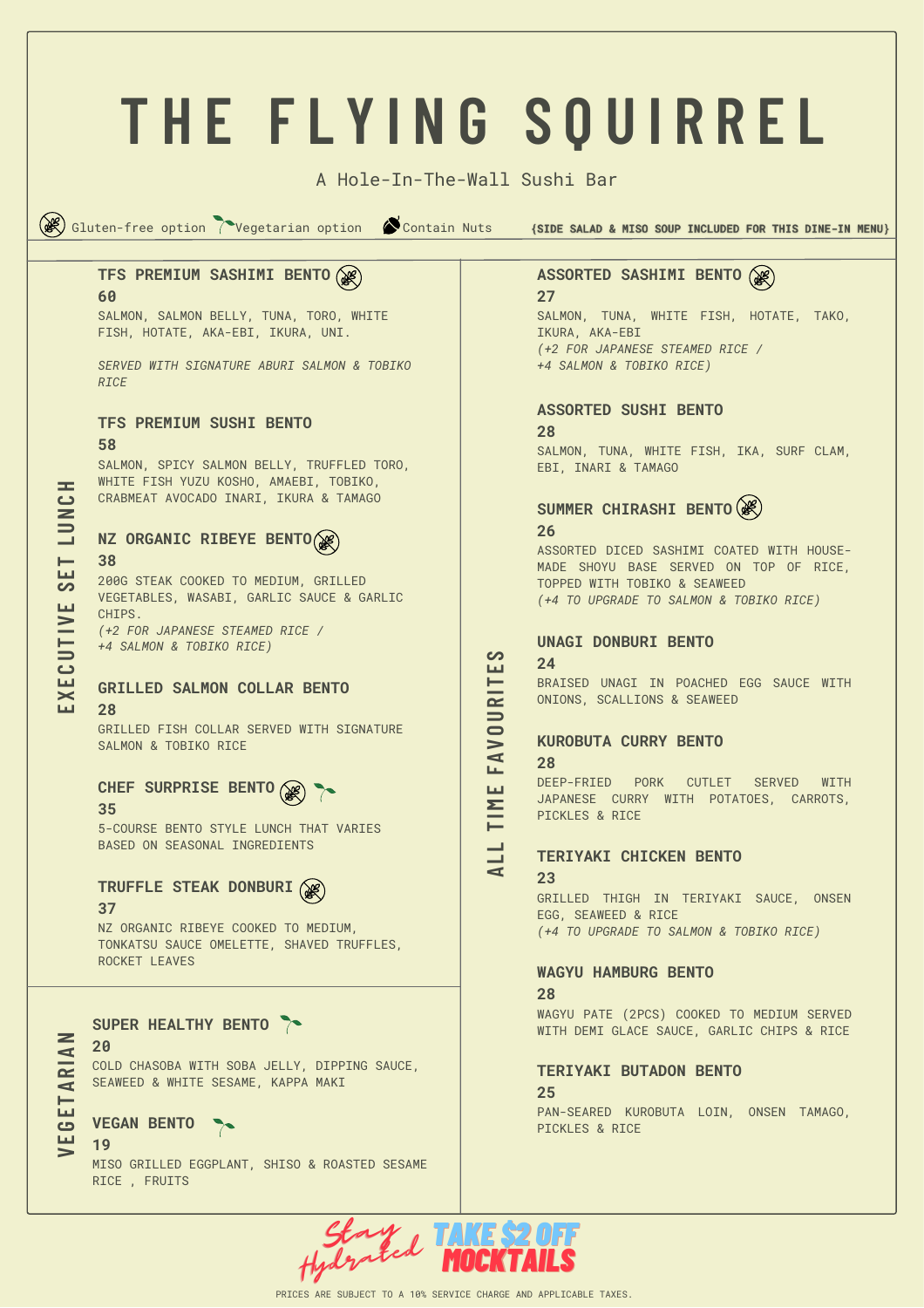|                                                                              |                                                                                                                                                                                                                            |                                                                                                                                    |                                                                                                                                  |                                                                                                                                                      | THE FLYING SOUIRREL                                                                                                                                                                                                                                                                                                                                                                                                                                                                                                           |                      |                                       |  |  |  |  |
|------------------------------------------------------------------------------|----------------------------------------------------------------------------------------------------------------------------------------------------------------------------------------------------------------------------|------------------------------------------------------------------------------------------------------------------------------------|----------------------------------------------------------------------------------------------------------------------------------|------------------------------------------------------------------------------------------------------------------------------------------------------|-------------------------------------------------------------------------------------------------------------------------------------------------------------------------------------------------------------------------------------------------------------------------------------------------------------------------------------------------------------------------------------------------------------------------------------------------------------------------------------------------------------------------------|----------------------|---------------------------------------|--|--|--|--|
|                                                                              |                                                                                                                                                                                                                            |                                                                                                                                    |                                                                                                                                  |                                                                                                                                                      |                                                                                                                                                                                                                                                                                                                                                                                                                                                                                                                               |                      |                                       |  |  |  |  |
|                                                                              |                                                                                                                                                                                                                            |                                                                                                                                    |                                                                                                                                  | A Hole-In-The-Wall Sushi Bar                                                                                                                         |                                                                                                                                                                                                                                                                                                                                                                                                                                                                                                                               |                      |                                       |  |  |  |  |
| $(\mathbb{R})$ Gluten-free option (Vegetarian option) $\bullet$ Contain Nuts |                                                                                                                                                                                                                            |                                                                                                                                    |                                                                                                                                  |                                                                                                                                                      |                                                                                                                                                                                                                                                                                                                                                                                                                                                                                                                               |                      |                                       |  |  |  |  |
| 35<br>$\frac{1}{3}$<br><b>ININS</b><br>$\blacktriangleleft$<br>တ             | Min. 3pcs<br>Mix & Match<br><b>SALMON</b><br>SALMON BELLY<br><b>MAGURO</b><br><b>HAMACHI</b><br>HAMACHI BELLY<br>MEKAJIKI<br>UNAGI 3pc<br><b>ANAGO</b><br><b>ENGAWA</b><br><b>TAKO</b><br>IKA<br>HOKKIGAI<br><b>HOTATE</b> | sashimi<br>Ś.<br>2.90<br>3.50<br>3.50<br>3.80<br>4.00<br>3.50<br>9<br>$7^{\circ}$<br>sashimi<br>\$<br>2.50<br>2.50<br>3.50<br>6.50 | sushi<br>\$<br>3.20<br>3.80<br>3.80<br>4.10<br>4.30<br>3.80<br>10<br>7.50<br>6.50<br>sushi<br>\$<br>2.80<br>2.80<br>3.50<br>6.80 | တ<br>CIA<br>Щ<br>௨<br>လ<br>$\overline{\phantom{0}}$<br>တ<br>ш<br>$\mathbf{\times}$<br>$\bullet$<br>$\mathbf{a}$<br>LL.<br>$\leq$<br>┙<br>ш<br>$\Box$ | SASHIMI DELUXE BOX 65 (38)<br>SALMON, TUNA, WHITE FISH, HOTATE, IKURA, AKA-<br>EBI, NEGITORO UNI TARTARE<br>SUSHI DELUXE BOX 70<br>SALMON BELLY, TORO, WHITE FISH, IKA, AKA-EBI,<br>CRAB & AVO MAKI<br>VEGETARIAN DELUXE BOX 50<br>4KINDS (8PC) VEGETARIAN SUSHI, KAPPA MAKI,<br>TOMA SALAD<br><b>SALMON HARASU PLATTER 25</b><br>FATTIEST & JUICIEST PART OF THE SALMON, SERVED<br>SASHIMI STYLE TWO WAYS - ABURI & RAW<br><b>WAGYU TRIO SUSHI</b><br>- 38<br>3PC ABURI WAGYU SUSHI WITH PREMIUM SEASONAL<br><b>TOPPINGS</b> |                      |                                       |  |  |  |  |
|                                                                              | AMAEBI<br>AKA EBI<br><b>EBI</b>                                                                                                                                                                                            | 6<br>9<br>$\overline{2}$<br>sashimi                                                                                                | 12<br>9.30<br>2.30<br>sushi                                                                                                      |                                                                                                                                                      | TFS SIGNATURE MAKI                                                                                                                                                                                                                                                                                                                                                                                                                                                                                                            | <b>MAKI</b><br>30    | <b>TEMAKI</b>                         |  |  |  |  |
|                                                                              | TFS TAMAGO<br>INARI <sup>&gt;</sup>                                                                                                                                                                                        | \$<br>2.50<br>$2^{\circ}$                                                                                                          | \$<br>2.80<br>2.30                                                                                                               | $\leq$<br>MA<br>ш<br>⊢                                                                                                                               | <b>SOFT SHELL CRAB</b><br>CRUNCHY UNAGI<br>CALIFORNIA<br>SPICY MAGURO                                                                                                                                                                                                                                                                                                                                                                                                                                                         | 22<br>22<br>16<br>18 | 11<br>11<br>8<br>9                    |  |  |  |  |
|                                                                              | <b>TOBIKO</b><br><b>IKURA</b>                                                                                                                                                                                              | 4.20<br>7.70                                                                                                                       | 4.50<br>8.00                                                                                                                     | $\overline{\phantom{0}}$<br>$\overline{\mathbf{z}}$                                                                                                  | SPICY SALMON<br>EBI FRY                                                                                                                                                                                                                                                                                                                                                                                                                                                                                                       | 18<br>16             | 9<br>8                                |  |  |  |  |
|                                                                              | Seasonal Items<br>From Japan<br><b>HIRAME</b><br>CHU-TORO<br>A4 WAGYU<br><b>UNI</b>                                                                                                                                        |                                                                                                                                    | please<br>check with<br>us                                                                                                       | MA                                                                                                                                                   | VEGETARIAN<br>TEMPURA ENOKI<br><b>NEGITORO</b><br>SUPER CALIFORNIA<br>SALMON BELLY TEMPURA                                                                                                                                                                                                                                                                                                                                                                                                                                    | 10<br>11<br>19<br>28 | 6<br>$\overline{7}$<br>10<br>15<br>12 |  |  |  |  |
|                                                                              |                                                                                                                                                                                                                            |                                                                                                                                    |                                                                                                                                  | <b>CHIRASHI BOWLS</b>                                                                                                                                |                                                                                                                                                                                                                                                                                                                                                                                                                                                                                                                               |                      |                                       |  |  |  |  |
|                                                                              | 40                                                                                                                                                                                                                         | UNAGI CHIRASHI<br>TFS PREMIUM CHIRASHI<br>30                                                                                       |                                                                                                                                  |                                                                                                                                                      |                                                                                                                                                                                                                                                                                                                                                                                                                                                                                                                               |                      |                                       |  |  |  |  |
|                                                                              | 0-KU'S BARA CHIRASHI (<br>42                                                                                                                                                                                               |                                                                                                                                    |                                                                                                                                  |                                                                                                                                                      | SALMON & IKURA DON<br>35                                                                                                                                                                                                                                                                                                                                                                                                                                                                                                      | <b>BE)</b>           |                                       |  |  |  |  |